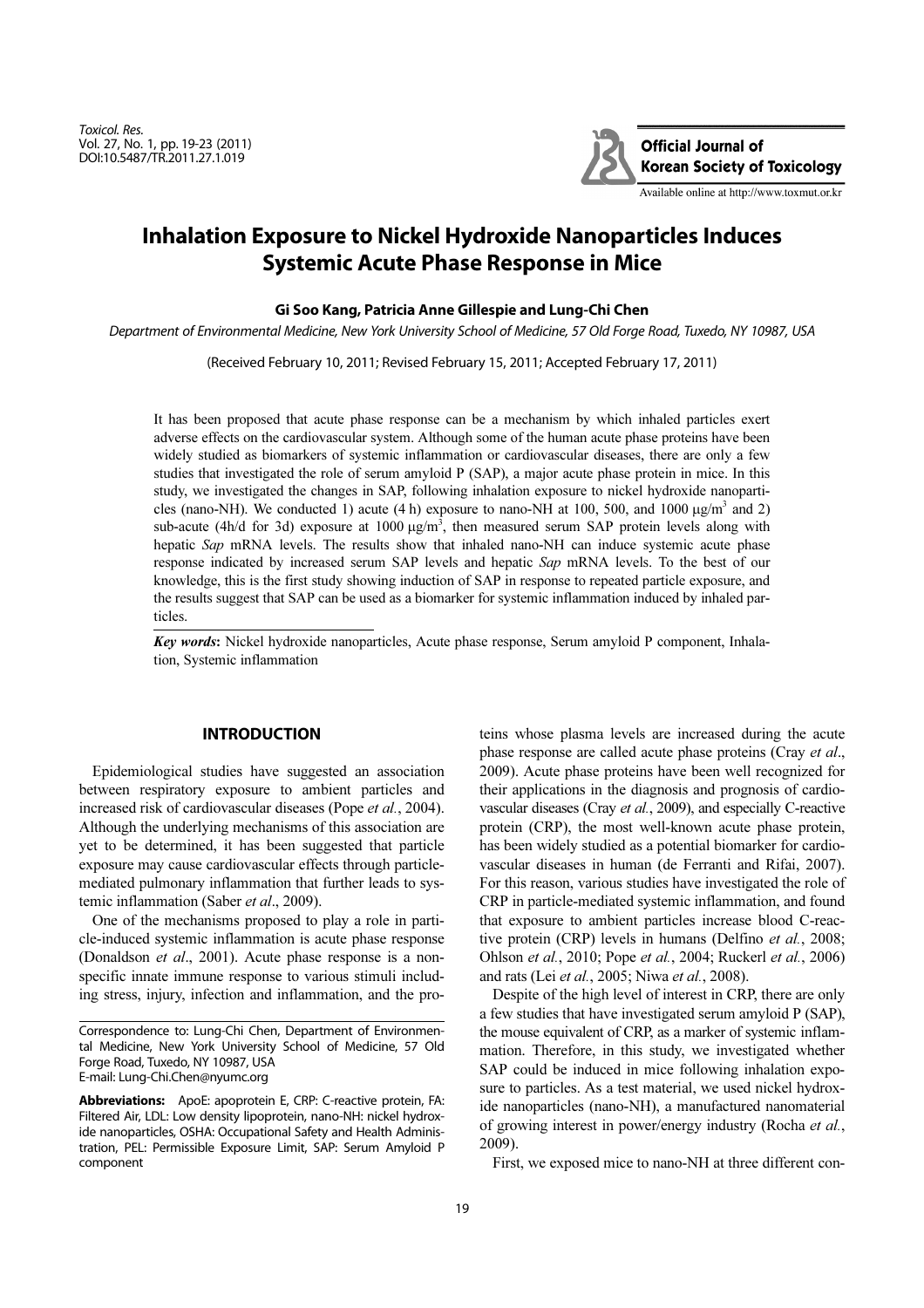centrations (100, 500, 1000  $\mu$ g/m<sup>3</sup>) for 4 h and measured serum SAP protein levels. We also determined hepatic Sap mRNA levels, because acute phase proteins are mainly produced by the liver and regulated at the transcriptional level (Ferri et al., 2007). In addition, we conducted a 3-day (3d) exposure to  $1000 \mu g/m^3$  of nano-NH and measured the same endpoints. The results show that exposure to nano-NH can induce acute phase response in mice, as reflected in increased hepatic Sap mRNA levels as well as elevated serum SAP levels.

# **MATERIALS AND METHODS**

*Animals.* Three-month-old male C57BL/6 mice were obtained from Taconic Farms (Germantown, NY) and housed in our "Association for Assessment and Accreditation of Laboratory Animal Care"-accredited animal facility. Animals were provided with standard rodent chow (Harlan Teklad diet, Indianapolis, IN) and water *ad libitum*, and had at least a 2-week acclimation period before being used for experiments. All procedures involving animals were conducted in compliance with guidelines for ethical animal research and approved by the New York University School of Medicine Animal Care and Use Committee.

**Exposure and sacrifice protocol.** Animals (n = 5/group) were exposed to nickel hydroxide nanoparticles (nano-NH) via a whole body inhalation system, and details of particle generation and the exposure system using this method were described in a previous publication (Gillespie et al., 2010). The nominal exposure concentrations were set at 100, 500, and 1000  $\mu$ g/m<sup>3</sup> for 1 day (1d) study (single exposure for 4 h), and 3d exposure experiment was conducted at 1000 µg/ m<sup>3</sup> for 4 h/d for three consecutive days. Control animals were placed in an identical exposure chamber but received only filtered compressed air (FA). Mice were sacrificed by an overdose of sodium pentobarbital (150~200 mg/kg) via intraperitoneal injection, at 24 h after the exposure (the last exposure in the case of 3d study). A 24 h time-point was chosen because the change in plasma concentration of major acute phase proteins peak around 24 h after stimuli (Gabay and Kushner, 1999) and rapidly decline due to their short half-life (Cray et al., 2009).

*Real-time reverse transcriptase-polymerase chain* **reaction (RT-PCR).** Transcriptional changes of Sap gene were evaluated using 10~25 mg of the liver tissue (median lobe). The tissue was harvested at sacrifice and stored in RNALater (ambion, Austin, TX) at -20°C until further processing. RT-PCR was conducted following the procedure described in our previous publication (Gillespie et al., 2010) and relative expression levels of Sap gene were normalized to the housekeeping gene, hypoxanthine phosphoribosyltransferase (Hprt-1) and reported as relative fold changes over control group.

*Serum SAP measurement.* Whole blood was collected at sacrifice by heart puncture and, after 20 min incubation at room temperature for clotting, serum was separated by centrifugation at 2000 rpm for 10 min. Serum samples were stored at -80°C and analyzed for SAP using a commercial Enzyme Linked ImmunoSorbent Assay (ELISA) kit (Kamiya biomedical company, Seattle, WA).

*Nickel content analyses.* To determine whether changes in hepatic Sap mRNA are results of direct toxicity from translocated nano-NH, Ni contents in the liver were analyzed. The liver was removed from each animal, weighed and wet-ashed in Teflon beakers using optima grade nitric acid (HNO<sub>3</sub>) and hydrogen peroxide  $(H_2O_2)$  (both from Fisher Scientific, Pittsburgh, PA). The nickel contents in the samples were measured using graphite furnace-atomic absorption spectroscopy (GF-AAS, GF95, Thermo Scientific, Waltham, MA).

**Statistical analyses.** All data are expressed as mean  $\pm$ standard error of the mean (SEM), unless otherwise specified. One-way analysis of variance (ANOVA) accompanied by post-hoc tests or Student's t-test was used to compare differences among test groups, and a p-value less than 0.05 was considered significant. All statistical analyses were performed using Graphpad Prism software (Version 5, Graphpad Software Inc, San Diego, CA).

#### **RESULTS**

*Nano-NH exposure.* Nano-NH were mostly agglomerates with the count median diameter of approximately 40 nm and the diameter of primary particle was found to be 5 nm. Detailed particle characteristics including Transmission Electron Microscope (TEM) images and particle number concentrations were described in our previous study (Gillespie et al., 2010). For 1-day experiment, the nominal exposure concentrations were set at 100, 500, and 1000 µg/

**Table 1.** Exposure concentrations of nano-NH used in this study

|               | Nominal total<br>mass conc.<br>$(\mu g/m^3)$ | Actual total<br>mass conc.<br>$(\mu g/m^3)$ | Nickel mass<br>conc.<br>$(\mu g/m^3)^a$ | Exposure<br>time |
|---------------|----------------------------------------------|---------------------------------------------|-----------------------------------------|------------------|
| <b>NH-100</b> | 100                                          | 103.2                                       | 65.4                                    | 4h               |
| NH-500        | 500                                          | 565.0                                       | 358.2                                   | 4h               |
| NH-1000       | 1000                                         | 1204.0                                      | 763.3                                   | 4h               |
| 3d NH-1000    | 1000                                         | $1062.5 \pm 65.8^b$ 673.6 $\pm$ 41.7        |                                         | $4h \times 3d$   |

Conc., concentration.

<sup>a</sup>Nickel mass conc. was calculated based on the molecular weight ratio of Ni to  $Ni(OH)_{2}$ .

 $b$ Values are the average  $\pm$  standard deviation of the concentrations measured on each day during the 3d experiment.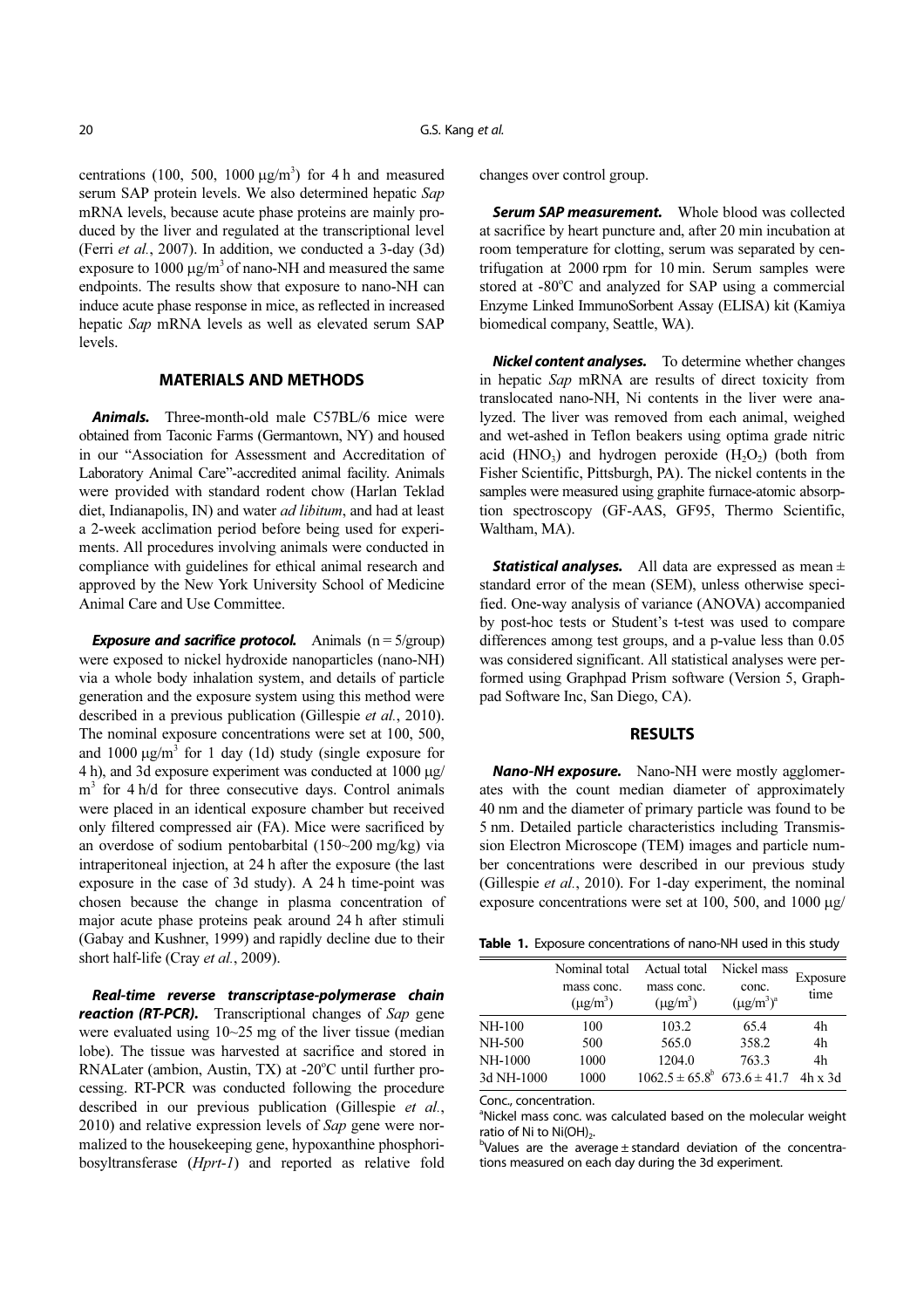m<sup>3</sup> of nano-NH (as indicated NH-100, NH-500, and NH-1000, respectively), and the actual concentration for each group was shown in Table 1. Nickel mass concentration was calculated based on the molecular weight ratio of Ni to  $Ni(OH)_{2}$  (59/93 = 63.4%). The average actual mass concentration for 3d exposure at  $1000 \mu g/m^3$  of nano-NH was  $1062.5 \pm 65.8 \,\mathrm{\mu g/m^3}$ . It is worth noting that these exposure concentrations are below the current Occupational Safety and Health Administration (OSHA)'s Permissible Exposure Limit (PEL) for nickel hydroxide,  $1 \text{ mg Ni/m}^3$  (TOX-NET Toxicology Data Network, 2003).

*1-day exposure.* Fig. 1A shows that serum SAP levels increased significantly after inhalation exposure to 1000 µg/ m<sup>3</sup> of nano-NH, the highest concentration tested in this study. Although slight differences were found in NH-100 and NH-500 groups compared with the control group, they were not statistically significant. Consistently, Sap mRNA amount in the liver were significantly higher only in the NH-1000 group (2.9 fold; Fig. 2B). These results indicate that acute exposure to inhaled nano-NH at levels below the current OSHA PEL can induce acute phase response in mice.

*3-day exposure.* To determine the effects of sub-acute exposure to nano-NH on acute phase response, mice were exposed to 1000  $\mu$ g/m<sup>3</sup> of nano-NH for 4 h/d for three consecutive days (3d NH-1000). As shown in Fig. 2A, serum SAP levels of the exposed mice increased even further to 34.6 µg/ml. The hepatic Sap mRNA level was still significantly higher compared with the control group, although it was lower than that of 1d NH-1000 group (1.5 fold vs 2.9 fold) (Fig. 2B).

*Nickel contents in the liver.* To determine whether hepatic mRNA changes are induced by direct toxicity by translocated or metabolized Ni in the liver, we measured Ni contents in the tissue. For 1d study, there was no difference in Ni contents in the liver, although dose-dependent lung burden was reported in our previous study (Gillespie et al.,



Fig. 1. A) Serum SAP concentrations and B) Relative hepatic Sap mRNA levels; in mice exposed to FA or nano-NH at 100, 500, 1000  $\mu$ g/m<sup>3</sup> for 4 h. Values are mean  $\pm$  SEM. \*p < 0.05 and \*\*p < 0.01 compared with control.



Fig. 2. A) Serum SAP concentrations and B) Relative hepatic Sap mRNA levels; in mice at 24 h after the last exposure to FA or nano-NH at 1000  $\mu$ g/m<sup>3</sup> for 4 h/d for 3d. Values are mean  $\pm$  SEM. \*p < 0.05 and \*\*p < 0.01 compared with control.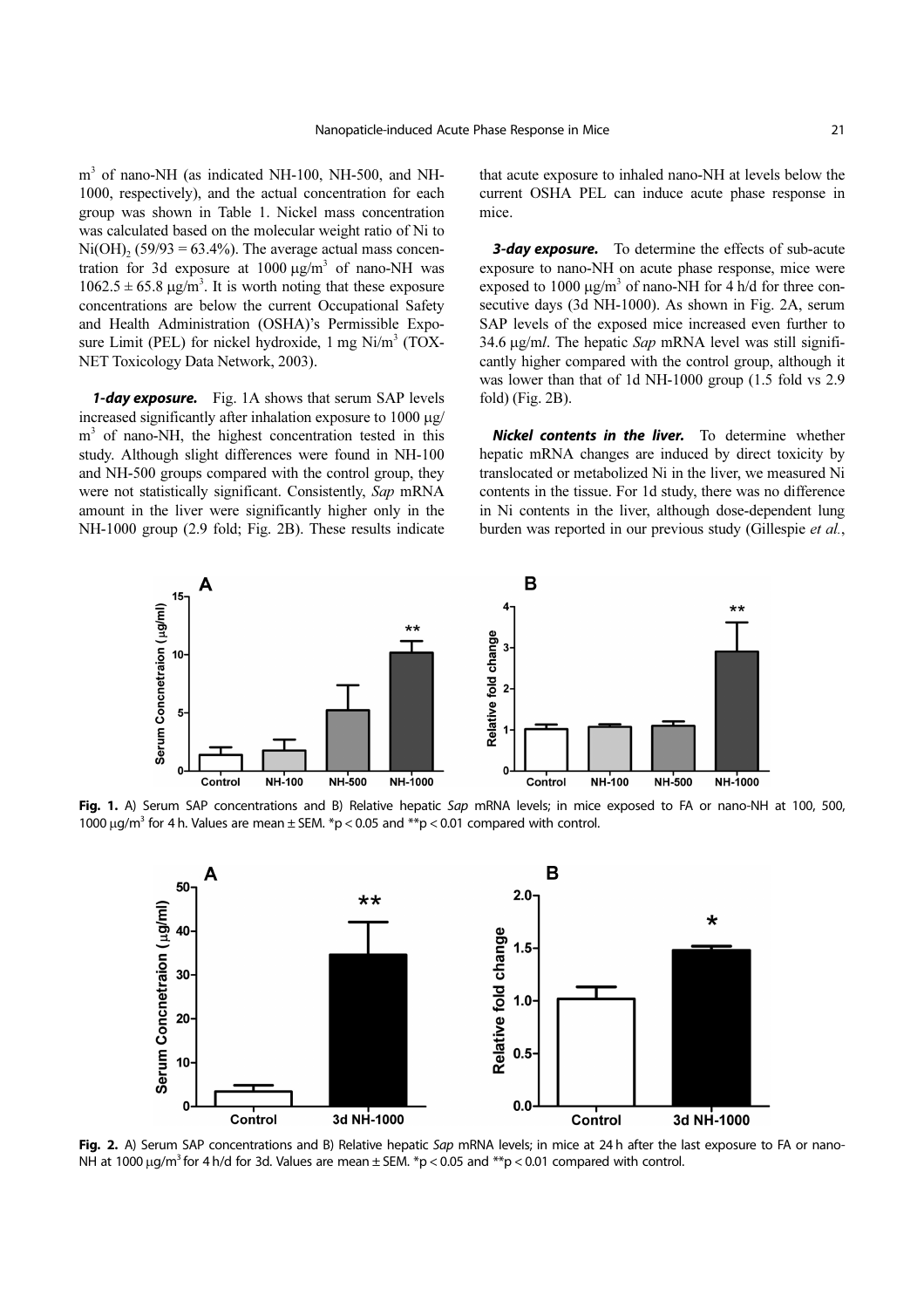2010). Consistently, 3d exposure did not result in significant difference in liver Ni contents, either. These data indicate that the observed transcriptional changes in the liver are the results of systemic inflammation originated from the lung.

## **DISCUSSION**

In the last decade, various studies have reported that pulmonary exposure to particles can induce acute phase response in humans and rats (Delfino et al., 2008; Ohlson et al., 2010; Pope et al., 2004; Ruckerl et al., 2006; Lei et al., 2005; Niwa et al., 2008). Moreover, it has been suggested that this particle-induced acute phase response may further affect the cardiovascular system (Donaldson et al., 2005). However, studies on mouse acute phase response following particle exposure are relatively rare, and there are only a few studies investigated SAP, a major acute phase protein in mouse, as a potential marker for systemic inflammation or cardiovascular health. Our previous study has shown that long-term exposure to inhaled nano-NH can induce systemic inflammation and accelerated atherosclerosis in a susceptible mouse model (Kang et al., 2011). Therefore, in this study, we investigated whether acute inhalation exposure to nano-NH can induce SAP in wild-type mice.

The results clearly show that acute exposure to inhaled nano-NH can induce acute phase response in mice, marked by significant increase in both serum protein concentration and hepatic mRNA level of SAP. The data from Ni content analyses suggest that these changes are not due to the direct toxicity of Ni accumulated in the liver. As reported in our previous study, NH-1000 exposure induced significant pulmonary inflammation in the same mice (Gillespie et al., 2010). Thus, it is more likely that the aforementioned changes in SAP are indication of systemic inflammation that stemmed from pulmonary inflammation following nano-NH exposure.

Most acute phase proteins including SAP are produced mainly by hepatocytes following various stimuli including infection and inflammation (Cray et al., 2009), and their production is regulated primarily at the transcriptional level (Saber et al., 2009). However, most studies investigating association between particle exposure and induction of acute phase response are based on acute phase protein levels in the blood (Saber et al., 2009). For this reason, in addition to serum SAP concentrations, we measured changes in the hepatic Sap mRNA levels to examine whether they could be used as a sensitive marker of acute phase response.

To the best of our knowledge, this is the first study showing SAP induction by repeated particle exposures at both hepatic mRNA level and blood concentration level. Saber et al., measured these endpoints in response to diesel exhaust particles or carbon black, but found no significant change despite pulmonary inflammation (Saber et al., 2009). In our previous study, we showed that hepatic Sap mRNA levels increased significantly after exposure to low level of nano-NH  $(-125 \mu g/m^3)$  for 1w (3.5-fold) and 5 m (3.6-fold) in a hyperlipidemic apoprotein E-deficient  $(ApoE^{-1})$  mouse model (Kang et al., 2011). However, the protein levels of SAP in the serum were not significantly different between control and nano-NH-exposed mice.

It was especially interesting for us to find changes in both hepatic mRNA levels and serum protein concentrations in this study, because, as indicated above, there was discrepancy between the two endpoints in our previous study (Kang et al., 2011). This difference was intriguing, given that the hepatic mRNA up-regulation was greater in ApoE<sup>-/-</sup> mice  $(\sim]3.5$ -fold) compared with  $\sim]1.5$ - to 3.0-fold in wildtype mice. Although it is common to see no direct correlation between mRNA levels of the genes in certain tissue and their serum protein levels due to various technical and biological reasons, such as difference in sample preparation, different translational efficiency and dilution/degradation of the proteins during transport to the blood stream, in this case, there might be another important factor to consider - a technical issue with measuring SAP using ELISA in hyperlipidemic serum. It has been reported that low density lipoprotein (LDL) and very low density lipoprotein (VLDL) could selectively bind with CRP (de Beer et al., 1982). Since SAP is known to resemble CRP structurally (Pepys et al., 1979; Whitehead et al., 1990), it is possible that SAP also bind with high levels of LDL and VLDL in ApoE<sup>-/-</sup> mouse serum and could not be detected by ELISA. Future studies using various detection methods would help to address this technical issue and better understand regulation of SAP in mice.

Another strength of this study is that we used occupationally realistic exposure concentrations - the highest exposure concentration we used (NH-1000: 673.6  $\mu$ g Ni/m<sup>3</sup>) was still below the OSHA PEL for nickel hydroxide, 1 mg Ni/ m3 (TOXNET Toxicology Data Network, 2003). Although nanoparticle-specific exposure guidelines are yet to be established and no actual workplace exposure data has been reported for nano-NH, this concentration is within the range of occupational exposure levels in various Ni industries (Sivulka et al., 2007). Our result clearly demonstrated that nano-NH can induce acute phase response in mice at the exposure concentration below the current OSHA PEL, and this may imply a serious occupational health issue considering the growing interest in nano-NH in power/energy industry. Additional research is warranted to further evaluate potential health risks of nano-NH and establish nanomaterial-specific exposure guidelines in occupational and environmental settings.

Previously, we found significant increase in the hepatic Sap mRNA level after 1w exposure to nano-NH while other endpoints for systemic inflammation showed lack of response (Kang et al., 2011). Here we report that SAP can be induced after only 1d exposure to nano-NH. These findings indicate